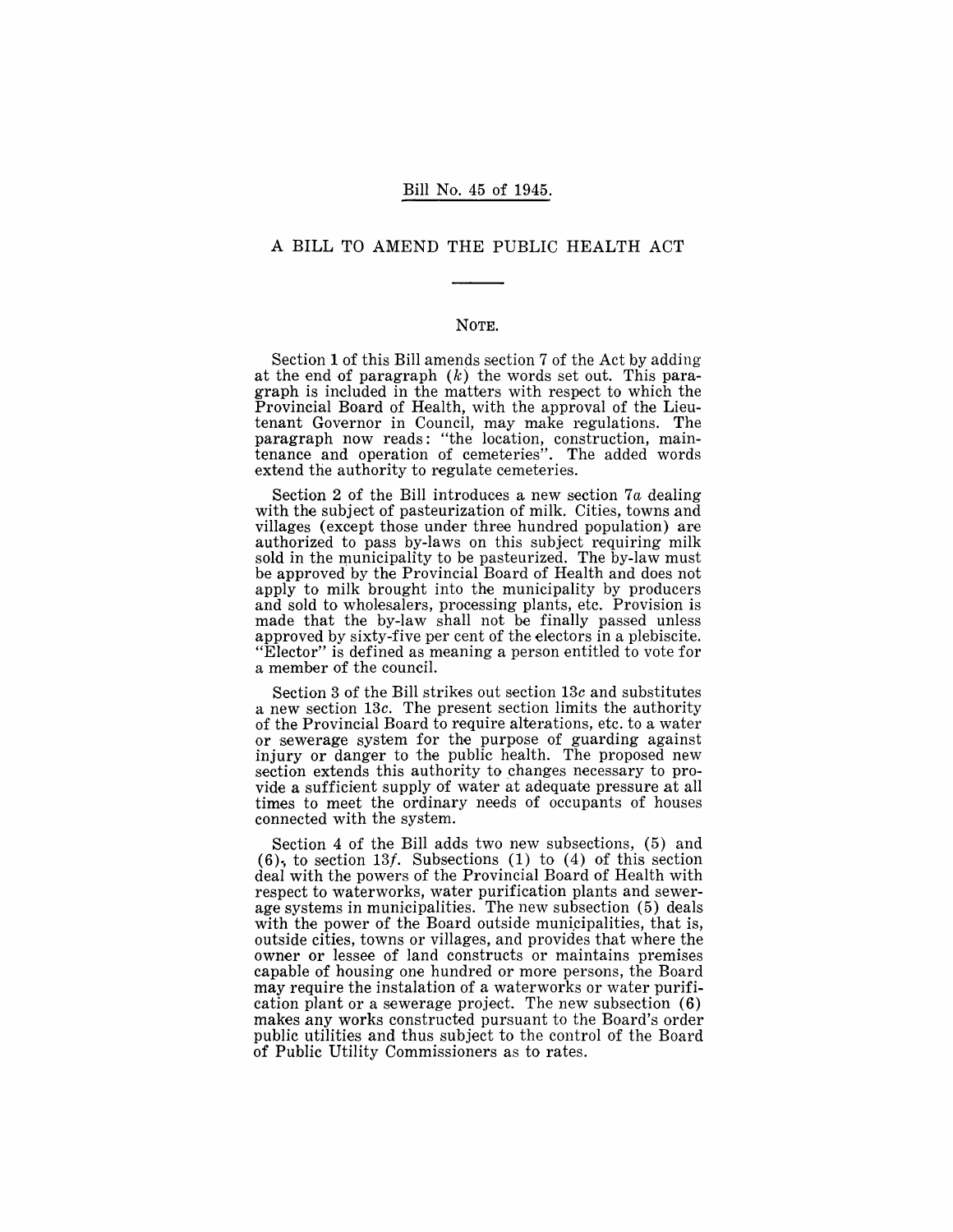The amendment to section *13g* made by section 5 of the Bill is made necessary by the introduction of the new subsection (5) of section *13f·* 

Section 6 of the Bill introduces into the Act a new section *15a* which authorizes the Provincial Board to inquire into complaints with respect to the discharge into the atmosphere of dust, vapour, smoke or fumes and the consequent impairment and corruption of the air, and the consequent impairment of the comfort or health of the public. The Board is authorized to report to the Minister fixing the responsibility for the above, and advising as to what remedial measures are necessary. Provision is made for the Board requiring a report from the person held responsible as to the equipment necessary to eliminate the injury complained of and its cost. Provision is made by subsection  $(5)$  for application to a judge for an order requiring the person responsible to carry out recommendations of the Board and restraining him from continuing the injury until the elimination or alleviation called for by the judge's order have been carried out.

Section 7 of the Bill strikes out subsections (1) and (2) of section 25 and substitutes three new subsections. These subsections deal with the organization of full-time health districts. Subsection  $(1)$  now provides for such districts consisting of a number of municipalities. The districts consisting of a number of municipalities. new subsection (1) enables one municipality to be organized as a health district, or parts of municipalities to be included in health districts, the change being made necessary by the organization of the enlarged municipal districts. Subsection (2) extends the staff which may be appointed to include a dentist, a nutritionist, and other technical staff where deemed necessary. A health district may now be established with a staff consisting of a medical practitioner. a dentist, one or more trained nurses, a sanitary inspector, a nutritionist, or any of them. The new subsection  $(2a)$ provides for dental service where a full-time dentist is not employed.

> W. S. GRAY, *Legislative Counsel.*

*(This note does not form any part of the Bill but is offered in explanation of its provisions.)*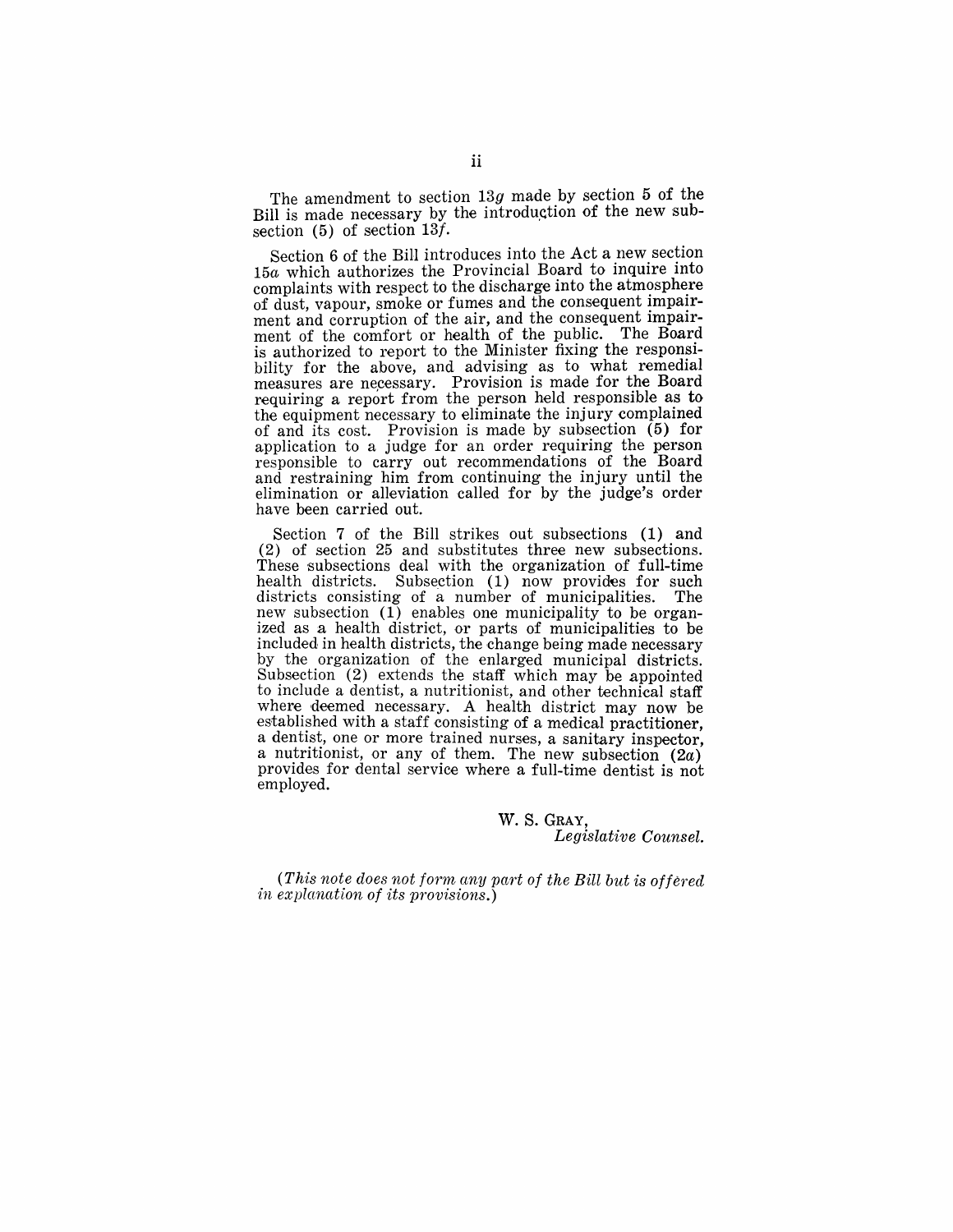## **BILL**

#### No. 45 of 1945.

#### An Act to amend The Public Health Act.

#### *(Assentecl to* , 1945.)

**HIS** MAJESTY, by and with the advice and consent of the Legislative Assembly of the Province of Alberta, enacts as follows:

*1. The Public Health Act,* being chapter 183 of the Revised Statutes of Alberta, 1942, is hereby amended as to section 7 by adding immediately at the end of paragraph  $(k)$  of subsection  $(1)$  thereof the following words: "including the setting aside free of charge of a specified portion of each cemetery for the burial of former members of His Majesty's Forces or the forces of allied nations and fixing fees which may be charged on the burial of any such person for opening and closing the grave".

**2.** The said Act is further amended by adding immediately after section 7 thereof the following new section:

" $7a$ .—(1) In this section,—

- " $(a)$  'Elector' means a person entitled to vote at an election of members of the council of a city, town or village under the appropriate Act applying to such city, town or village;
- " $(b)$  'Pasteurization' means the process of heating every particle of milk to a temperature of not less than 143 degrees Fahrenheit, of holding it at such temperature for not less than thirty minutes, or such other temperature and time as may be set by the Provincial Board of Health, and of cooling it immediately thereafter to 50 degrees Fahrenheit or lower, and 'pasteurized' shall have a corresponding meaning.

"(2) The council of any city, town or village of a population of three hundred or over may pass a by-law subject to a plebiscite as hereinafter provided for the purpose of requiring milk sold, offered for sale or delivered within the limits of the city, town or village to be pasteurized before being sold, offered for sale or delivered as aforesaid.

"(3) No such by-law shall be finally passed unless and until it has been approved by the Provincial Board of Health.

" $(4)$  Any by-law passed pursuant to subsection  $(2)$ shall not apply to milk brought into the city, town or village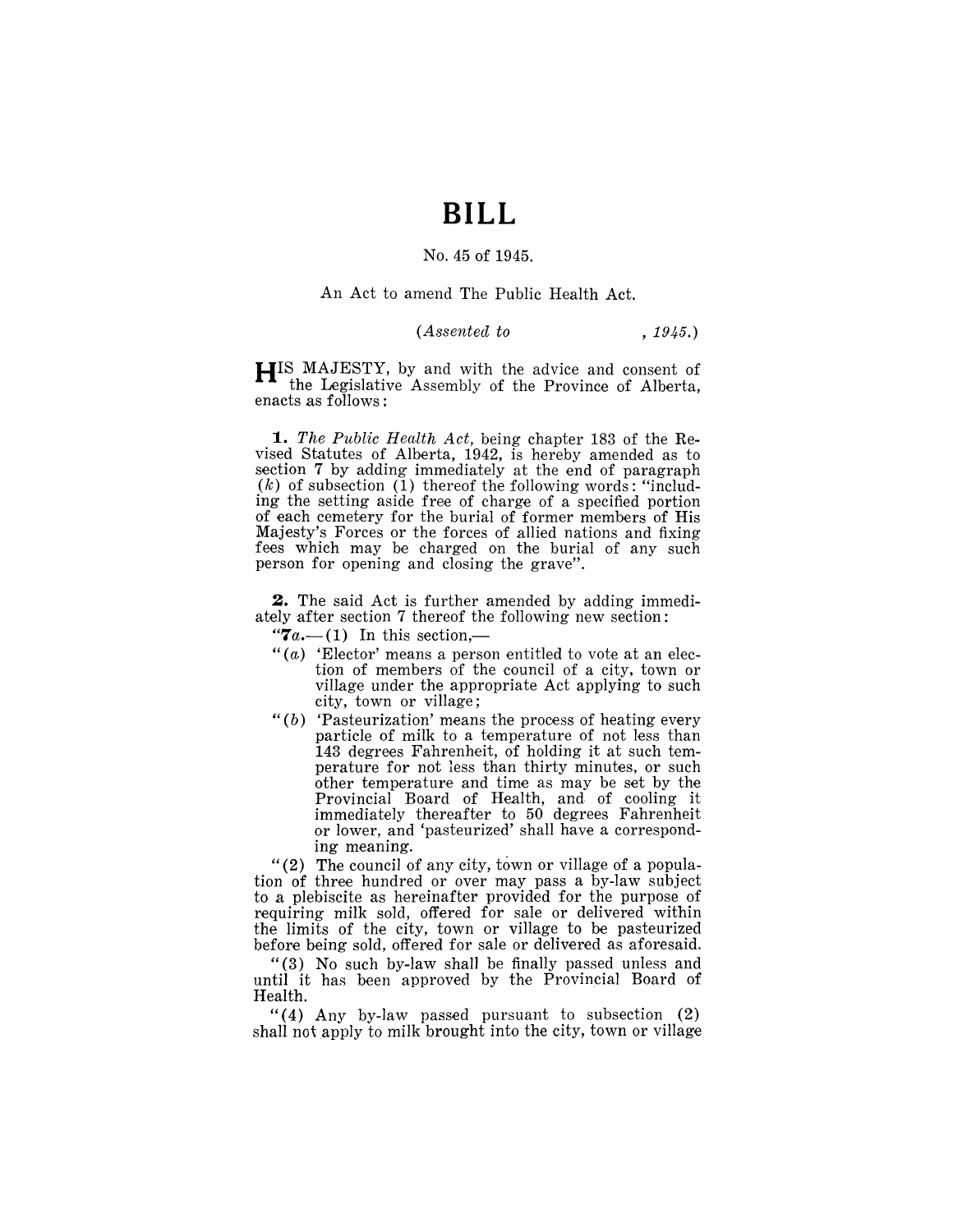by the producer and sold by wholesale to a distributor, a milk processing plant, a creamery or a cheese factory, nor to products of milk prepared in a plant and by methods approved by the Provincial Board of Health.

"(5) Before the by-law is finally passed by the Council, it shall be submitted to a vote of the electors of the city, town or village, as the case may be, and a copy thereof shall be posted up in at least fifteen conspicuous places in the city, or five conspicuous places in the town or VIllage, as the case may be, one of which places shall be the office of the clerk or secretary-treasurer, and there shall also be inserted in a newspaper of general circulation in the city, town or village a notice in the following or a like form:

"Public notice is hereby given that there has been intro-<br>used in the council of a by-law of duced in the council of which the following is a short synopsis (here insert short synopsis of by-law), and that a copy of the same may be seen at the office of the city clerk (or secretary-treasurer, as the case may be), and further that the said by-law will be submitted to the vote of the electors of the

, and if sixty-five per cent of those voting on the plebiscite vote in favour of the by-law, it will be finally passed."

"(6) The procedure antecedent to, at and subsequent to, the taking of the vote shall be that provided for the taking of a vote on a debenture by-law in so far as the same is applicable, and the by-law shaH be deelared to be carried if it receives the approval of sixty-five per cent of the electors voting thereon.

"(7) If the by-law is carried as provided for by sub- section (6), the council shall proceed to finally pass the same, but if the by-law is not carried as provided in the said subsection, nothing further shall be done by the council with respect to the by-law."

3. The said Act is further amended as to section *13c*  by striking out the same and by substituting therefor the following:

*"13c.* If in the opinion of the Provincial Board for the purpose of guarding against injury or danger to the public health or for the purpose of providing a sufficient supply of water at adequate pressure at all times to meet the ordinary needs of the occupants of all houses connected with any existing system of water works or sewerage project, alterations or additions are necessary in such existing system of water works or sewerage project, as the case may be, the Board may by notice in writing require the alterations or additions to be made within a prescribed period of time, failing which the owners of the system of water works or sewerage project, as the case may be, shall be guilty of an offence and liable on summary conviction to a fine of not less than fifty dollars nor more than two hundred dollars for each day during which the default continues."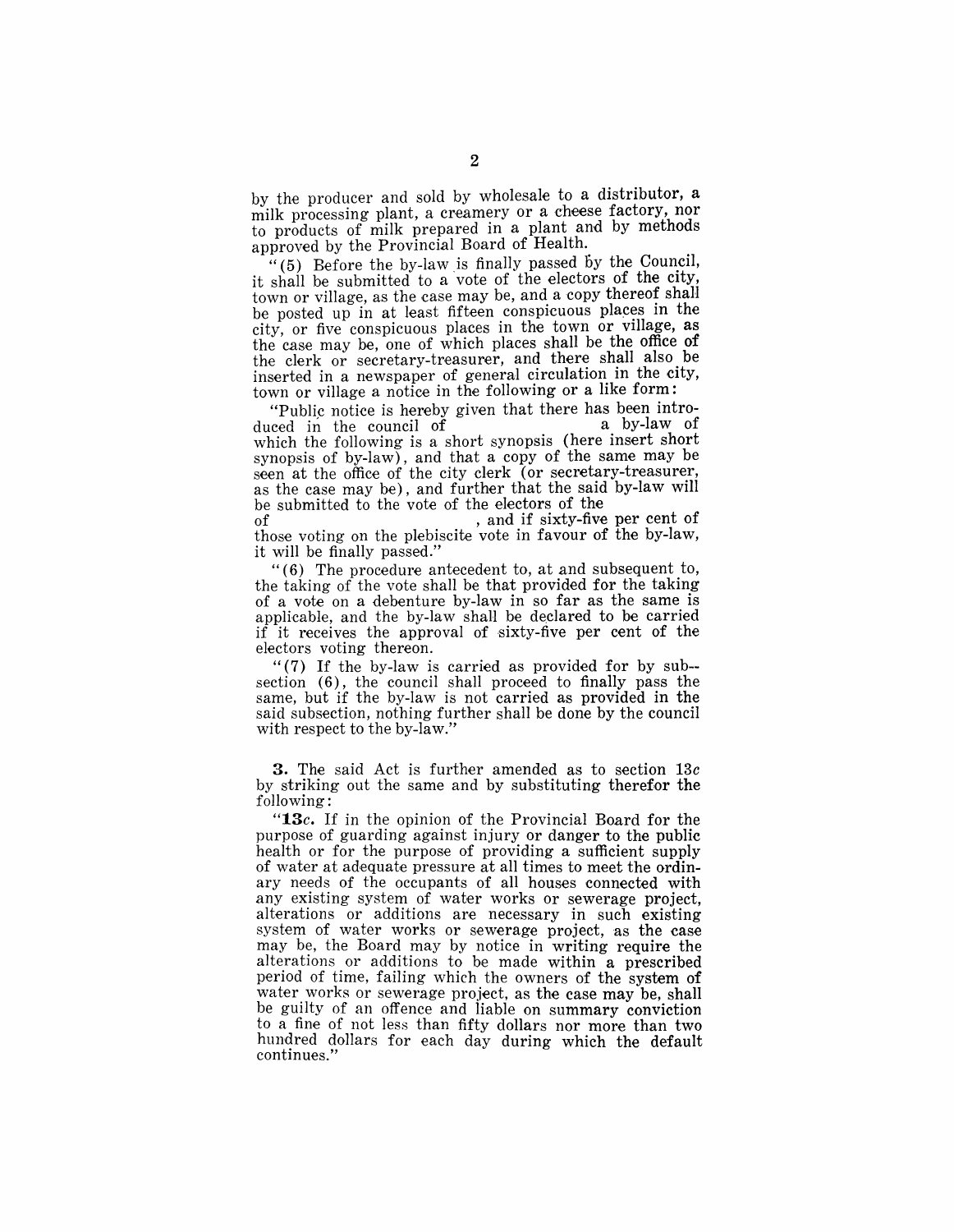**4.** The said Act is further amended as to section 13t by adding immediately at the end thereof the following new subsections:

 $(5)$  In any area not included in a municipality where the owner or the lessee of any land constructs or permits or authorizes the construction of or maintains one or more houses on the said land housing or capable of housing one hundred or more persons, and the Provincial Board is of the opinion that it is necessary in the interest of the public health that an adequate water works system or an adequate water purification plant or an adequate sewerage project be established or that modern plumbing together with accompanying sewer and water connections be provided in and for any or all of the said houses, it may by notice in writing require the owner or lessee concerned to take such steps as the Board considers necessary as set out in the notice within the time prescribed therein.

" (6) Any water works system, water purification plant or sewerage project constructed incompliance with such a notice as is referred to in subsection  $(5)$ , shall be a public utility 'and all the provisions of *The Public Utilities Act*  shall apply thereto and no rates for water or sewerage shall be imposed until they have been approved by the Board of Public Utility Commissioners."

**5.** The said Act is further amended as to section  $13g$ ,

- (a) by adding immediately after the word "municipality", where the same occurs in the first line thereof, the words "or any owner or lessee mentioned in subsection  $(5)$  of section  $13f$ ";
- (b) by adding immediately after the word "it", where the same occurs in the second line thereof, the words "or him".

**6.** The said Act is further amended by adding immediately after section 15 thereof the following new section:

"15a.--(1) The Provincial Board of Health may inquire into and hear and determine any complaint made by, or on behalf of any person to the effect that dust, vapour, smoke or fumes or any of them is being discharged into the atmosphere either within or without the confines of any building, and that as a result of such discharge the quality of the air is being impaired, or corrupted, and the comfort or health of the public or a portion of the public is being injuriously affected.

"(2) The Provincial Board may make a report to the Minister upon such complaint, including a finding as to who is responsible for the condition complained of, and as to what remedial measures, if any, are required in respect to any alleged injury or invasion of right as it may deem just.

"(3) For the purpose of assisting in the preparation of a report such as is, provided for in subsection (2) of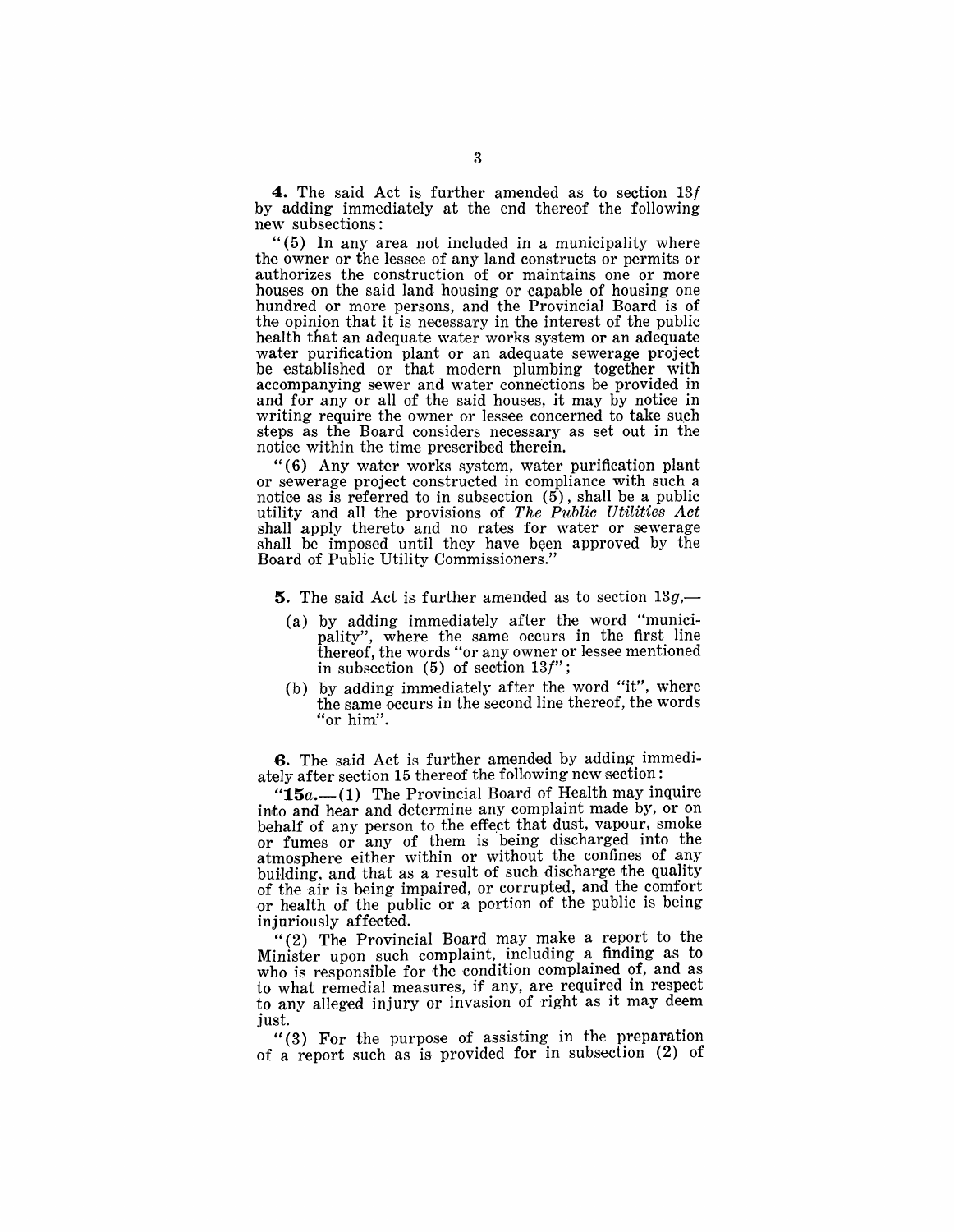this section, the Provincial Board may order the person held responsible for the alleged injury or invasion of right to submit a report to the Provincial Board describing the different types of equipment available and necessary to eliminate the alleged injury or invasion of right, and estimates of its cost.

" $(4)$  Any person refusing or neglecting to carry out the requirements of any order given him by the Provincial Board under the provisions of subsection  $(3)$  within thirty days after the expiration of the time fixed by the order for the submission of the report and estimates, shall be guilty of an offence and liable on summary conviction to a fine of not less than twenty dollars nor more than fifty dollars for each day during which the default continues.

" $(5)$  Where the report of the Provincial Board recommends the treatment which the person held responsible should apply in order to secure the elimination of the condition complained of, or the degree of treatment to be applied to alleviate the condition, any person directly affected, or the Minister may apply to a judge of the Supreme Court or to a District Court judge by way of originating notice according to the practice of the court for an order for the elimination, or alleviation of the injury or invasion of right in terms of the report of the Provincial Board and to restrain the person found responsible by the Provincial Board from continuing the injury or invasion of right until the order for elimination or alleviation has been complied with.

"(6) The judge may make such order, upon the report of the Provincial Board and upon such further evidence as he may deem meet and on such terms and conditions as may be deemed proper."

7. The said Act is further amended as to section 25 by striking out subsections (1) and (2) thereof and by substituting therefor the following:

 $"25$ . $-(1)$  The Minister may prepare a scheme for the organization of full-time health districts consisting of one or more municipalities or portions thereof, and may submit the same for the approval of their respective councils.

" $(2)$  The scheme shall name the municipality, municipalities or portions thereof, as the case may be; provide for the appointment of a District Board of Health consisting of nominees of the municipalities with authority to enforce the provisions of *The Public Health Act* and the regulations made thereunder; provide for the appointment of a staff which may consist of a duly qualified medical practitioner, a duly qualified dentist, one or more trained nurses, a nutritionist, a sanitary inspector, a secretary, or any of them, and other technical staff where deemed necessary, who shall devote their whole time to the promotion of the health and sanitation of the district; give an estimate of the expense involved, and state what proportion of the expense is to be borne by the municipalities.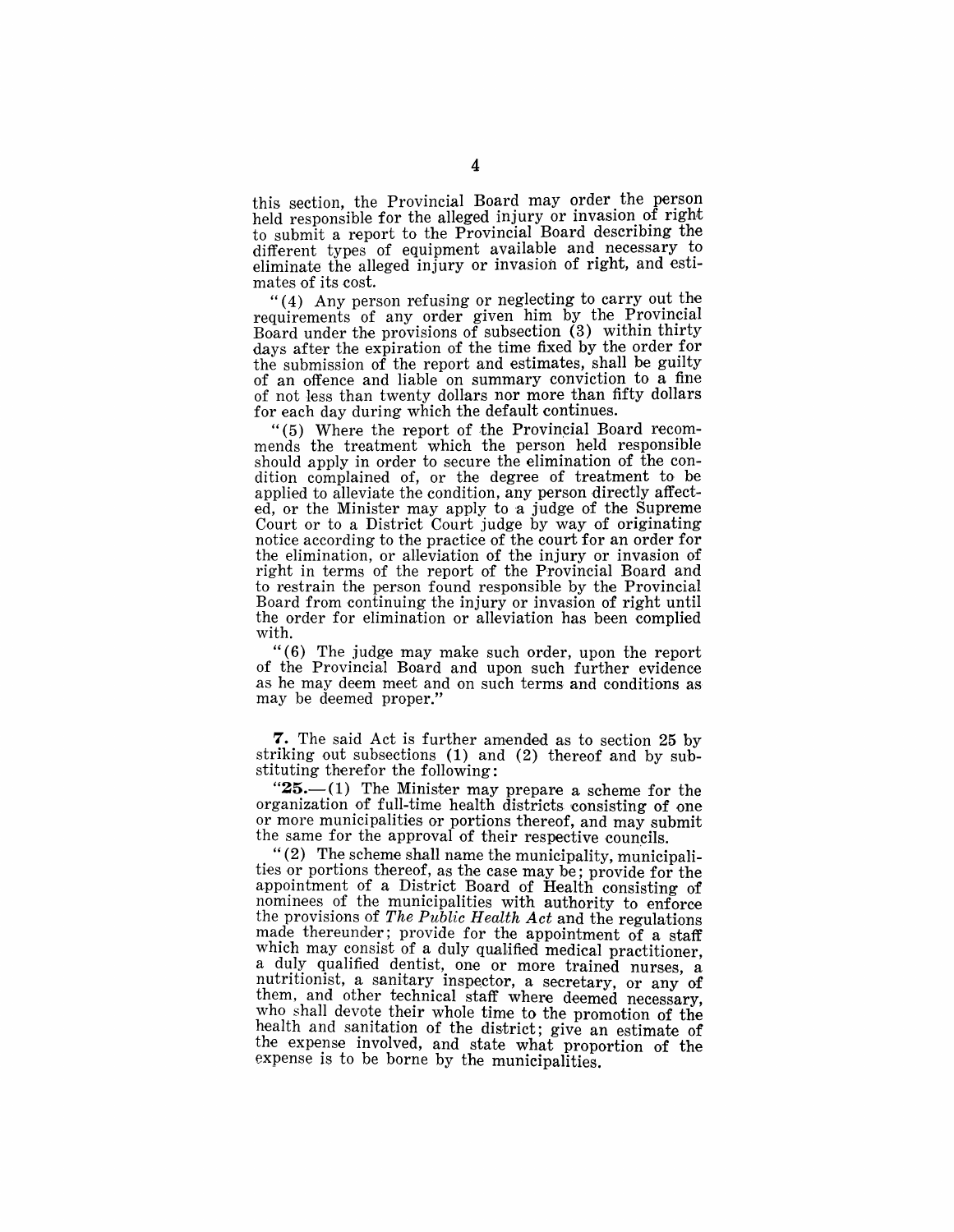"(2a) The scheme may also provide for dental service by methods other than the employment of a full-time dentist."

8. This Act shall come into force on the day upon which it is assented to.